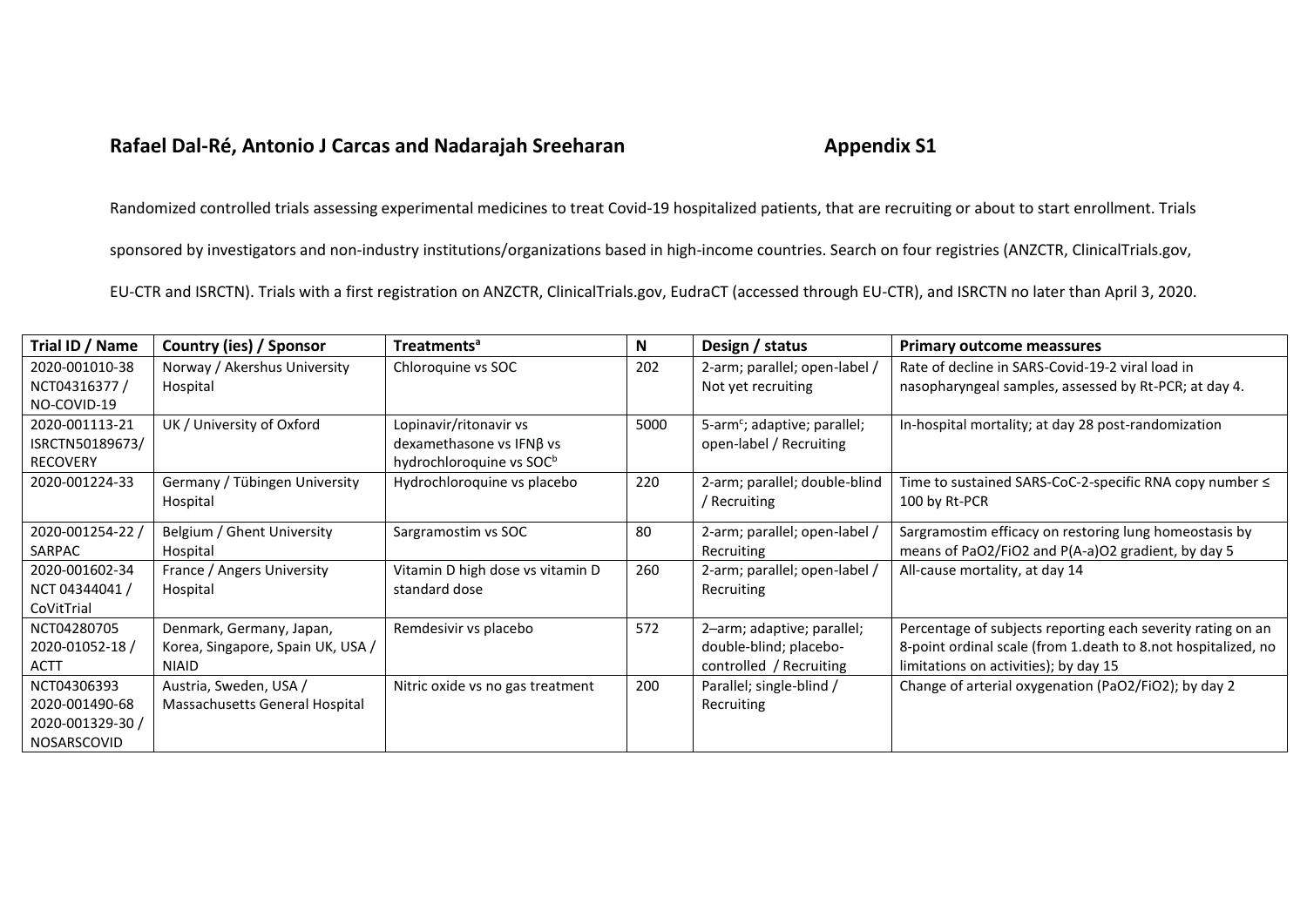| NCT04305457 /<br>NoCOVID                         | USA / Massachusetts General<br>Hospital                             | Nitric oxide vs no gas treatment                                                                      | 240  | Parallel; open-label /<br>Recruiting                   | Reduction in the incidence of patients with mild/moderate<br>COVID-19 requiring intubation and mechanical ventilation,<br>by day 28                                                                                          |
|--------------------------------------------------|---------------------------------------------------------------------|-------------------------------------------------------------------------------------------------------|------|--------------------------------------------------------|------------------------------------------------------------------------------------------------------------------------------------------------------------------------------------------------------------------------------|
| NCT04312009                                      | USA / University of Minnesota                                       | Losartan vs placebo                                                                                   | 200  | 2-arm; parallel; double-blind<br>/ Not yet recruiting  | SOFA (respiratory score), at day 28                                                                                                                                                                                          |
| 2020-001200-42<br>NCT04321096 /<br>CamoCO-19     | Denmark / University of Aarhus                                      | Camostat mesylate vs placebo                                                                          | 180  | 2-arm; parallel; double-blind<br>/ Not yet recruiting  | Time to clinical improvement: days to hospital discharge or<br>days to a 2-point improvement on a 7-point ordinal scale<br>(from 1. Death to 7. Not hospitalized, no limitations on<br>activities); up to discharge or death |
| NCT04322773<br><b>TOCIVID</b>                    | Denmark / Marius Henriksen                                          | Tocilizumab iv vs tocilizumab sc vs<br>sarilumab sc vs SOC                                            | 200  | 4-arm; sequential; open-<br>label / Not yet recruiting | Time to Independence to supplementary oxygen therapy,<br>up to 30 days                                                                                                                                                       |
| NCT04322565                                      | Italy / Lucio Manenti                                               | Colchicine vs SOC                                                                                     | 100  | 2-arm; parallel; open-label /<br>Not yet recruiting    | Time to clinical improvement (7-category ordinal scale), at<br>day 28                                                                                                                                                        |
| NCT04324073 /<br>CORIMUNO-SARI                   | France / Public assistance, Paris<br>Hospitals                      | Sarilumab vs SOC                                                                                      | 180  | 2-arm; parallel; open-label /<br>Not yet recruiting    | Survival without need of ventilator, and cumulative<br>incidence of successful tracheal extubation, at day 14. WHO<br>progression scale, at day 4                                                                            |
| NCT04307693                                      | Republic of Korea / Asan Medical<br>Center                          | Lopinavir/ritonavir vs<br>hydroxychloroquine vs SOC                                                   | 150  | 3-arm; parallel; open-label /<br>Recruiting            | Viral load: AUC of Ct value or viral copies/mL, at days 3, 5,<br>7, 10, 14 and 18                                                                                                                                            |
| 2020-001156-18 /<br>PanCovid-19                  | Spain / La Paz University Hospital<br>Research Institute Foundation | Lopinavir/ritonavir vs hydroxychlo-<br>roquine vs hydroxychloroquine +<br>azitrhromycin               | 1000 | 3-arm; parallel; open-label /<br>Not yet recruiting    | Discharge of the patient or death (all-cause mortality)                                                                                                                                                                      |
| 2020-001386-37<br><b>TOCI-RE</b>                 | Italy / Regio Emilia Local Health<br>Unit-IRCCS                     | Tocilizumab in 3 different doses<br>(80, 200 and 400mg)                                               | 398  | 2-arm; parallel; open-label /<br>Recruiting            | Occurrence of one of: 1. Need of ICU with mechanical<br>ventilation, or 2.all-cause mortality, or 3.disease<br>progression (PaO2/FiO2<150 mmHg)                                                                              |
| 2020-001500-41<br>NCT04330638<br>COV-AID         | Belgium / Ghent University<br>Hospital                              | Anakinra vs siltuximab vs anakinra<br>+ siltiximab vs tocilizumab vs<br>anakinra + tocilizumab vs SOC | 342  | 6-arm; factorial; open-leabel<br>/ Not yet recruiting  | Time to clinical improvement (2 points on a 6-category<br>ordinal scale or hospital discharge); at day 15                                                                                                                    |
| NCT04326920<br>SARPAC                            | Belgium / Ghent University<br>Hospital                              | Sargramostin vs SOC                                                                                   | 80   | 2-arm; parallel; open-label /<br>Recruiting            | Improvement in mean PaO2/FiO2, at day 5                                                                                                                                                                                      |
| 2020-001301-23<br>NCT04325633<br><b>ENACOVID</b> | France / Public assistance, Paris<br>Hospitals                      | Naproxen vs SOC                                                                                       | 584  | 2-arm; parallel; open-label /<br>Not yet recruiting    | All-cause mortality, at day 30                                                                                                                                                                                               |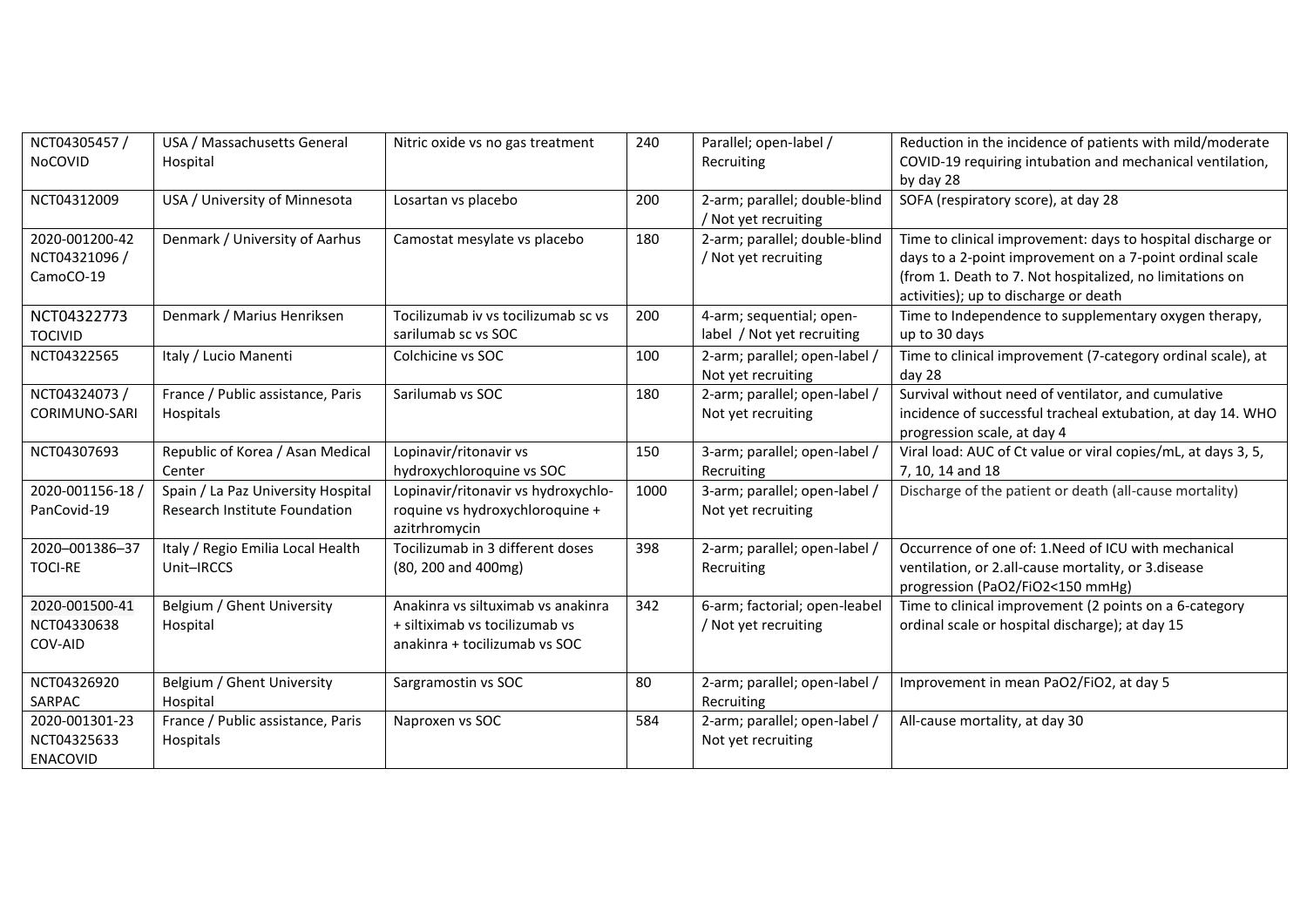| NCT04328480    | Argentina / ECLA                  | Colchicine (± lopinavir/ritonavir) vs | 2500 | 2-arm; parallel; open-label / | All-cause mortality, at day 30                                   |
|----------------|-----------------------------------|---------------------------------------|------|-------------------------------|------------------------------------------------------------------|
| COLCOVID       |                                   | <b>SOC</b>                            |      | Not yet recruiting            |                                                                  |
| NCT04328012    | USA / Bassett Healthcare          | Lopinavir/ritonavir vs hydrochloro-   | 4000 | 4-arm; parallel; double-blind | NIAID Covid-19 ordinal severity scale, at day 60                 |
| COVID MED      |                                   | quine vs losartan vs placebo          |      | / Not yet recruiting          |                                                                  |
| NCT04325061    | Spain / Dr Negrin University      | Dexamethasone vs SOC                  | 200  | 2-arm; parallel; open-label / | All-cause mortality, ay day 60                                   |
| DEXA-COVID 19  | Hospital                          |                                       |      | Not yet recruiting            |                                                                  |
| NCT04327505    | Sweden / Karolinska University    | Hyperbaric oxygen vs SOC              | 200  | 2-arm; parallel; open-label / | PO2/FiO2 and NEWS before and after hyperbaric oxygen,            |
| COVID-19-HBO   | Hospital                          |                                       |      | Not yet recruiting            | and up to day 30; Clinically available markers and               |
|                |                                   |                                       |      |                               | mechanical ventilation, up to day 30                             |
| NCT04329650    | Spain / Judith Pich               | Siltuximab vs methylprednisolone      | 100  | 2-arm; parallel; open-label / | Proportion of patients requiring ICU admission, at day 29        |
|                |                                   |                                       |      | Not yet recruiting            |                                                                  |
| 2020-001442-19 | Spain / Santa Creu I Sant Pau     | Tocilizumab+hydroxychloroquine +      | 276  | 2-arm; parallel; open-label / | In-hospital mortality, and need of mechanical ventilation;       |
| NCT04332094    | Hospital Research Institute       | azythromycin vs                       |      | Recruiting                    | up to day 14                                                     |
| <b>TOCOVID</b> | Foundation                        | hydroxychloroquine+azythromycin       |      |                               |                                                                  |
| 2020-001306-35 | France / Public assistance, Paris | Budesonide/formoterol via             | 436  | 2-arm; parallel; open-label / | Time to clinical improvement of two points on a 7-category       |
| NCT04331054    | Hospitals                         | inhalation vs SOC                     |      | Not yet recruiting            | ordinal scale (1. Not hospitalized with resumption of normal     |
| <b>INHASCO</b> |                                   |                                       |      |                               | activities to 7. Death), up to day 30                            |
| NCT04332991    | USA / Massachusetts General       | Hydrochloroquine vs placebo           | 510  | 2-arm; parallel; double-blind | Improvement on a 7-point ordinal scale (from 1. Death to 7.      |
| <b>ORCHID</b>  | Hospital                          |                                       |      | / Not yet recruiting          | Not hospitalized, no limitations on activities), at day 15       |
| NCT04332666    | Belgium / Erasme University       | Angiotensin 1-7 vs placebo            | 60   | 2-arm; parallel; double-blind | Composite endpoint of mortality and mechanical                   |
| <b>ATCO</b>    | Hospital                          |                                       |      | / Not yet recruiting          | ventilation free days, at day 28                                 |
| NCT04333368    | France / Public assistance, Paris | Umbilical cord Wharton's jelly-       | 60   | 2-arm; parallel; double-blind | Increase in PaO2/FiO2 ratio from baseline, at day 7              |
| STROMA-CoV2    | Hospitals                         | derived human vs NaCl 0.9%            |      | / Not yet recruiting          |                                                                  |
|                |                                   |                                       |      |                               |                                                                  |
| 2020-001243-15 | Belgium / Leuven University       | Itraconzole vs SOC                    | 200  | 2-arm; parallel; open-label / | Clinical status on a 7-point ordinal scale (from 1. not          |
|                | Hospital                          |                                       |      | Recruiting                    | hospitalized, no limitations of activities, to 7. death); by day |
|                |                                   |                                       |      |                               | 15                                                               |
| 2020-001236-10 | The Netherlands / Amsterdam       | Imatinib mesilate vs placebo          | 304  | 2-arm: parallel; single-blind | Composite: mortality + need for invasion + need for ECMO;        |
| COUNTER-COVID  | <b>University Medical Center</b>  |                                       |      | / Recruiting                  | at day 28                                                        |
| NCT04331808    | France / Public assistance, Paris | Tocilizumab vs SOC                    | 240  | 2-arm; parallel; open-label / | Survival without ventilator, cumulative incidence of             |
| CORIMUNO-TOCI  | Hospitals                         |                                       |      | Not yet recruiting            | successful tracheal extubation, at day14; WHO progression        |
|                |                                   |                                       |      |                               | scale ≤5 and ≤7, at day 4;                                       |
| 2020-001246-18 | France / Public assistance, Paris | Sarilumab, tocilizumab iv vs          | 1000 | 4-arm; parallel; open-label / | Non-ICU patients: Survival without ventilator, at day 14, or     |
| CORIMUNO-19    | Hospitals                         | tocilizumab sc vs SOC                 |      | Recruiting                    | death; and WHO progression scale $<$ or = 5, at day 4            |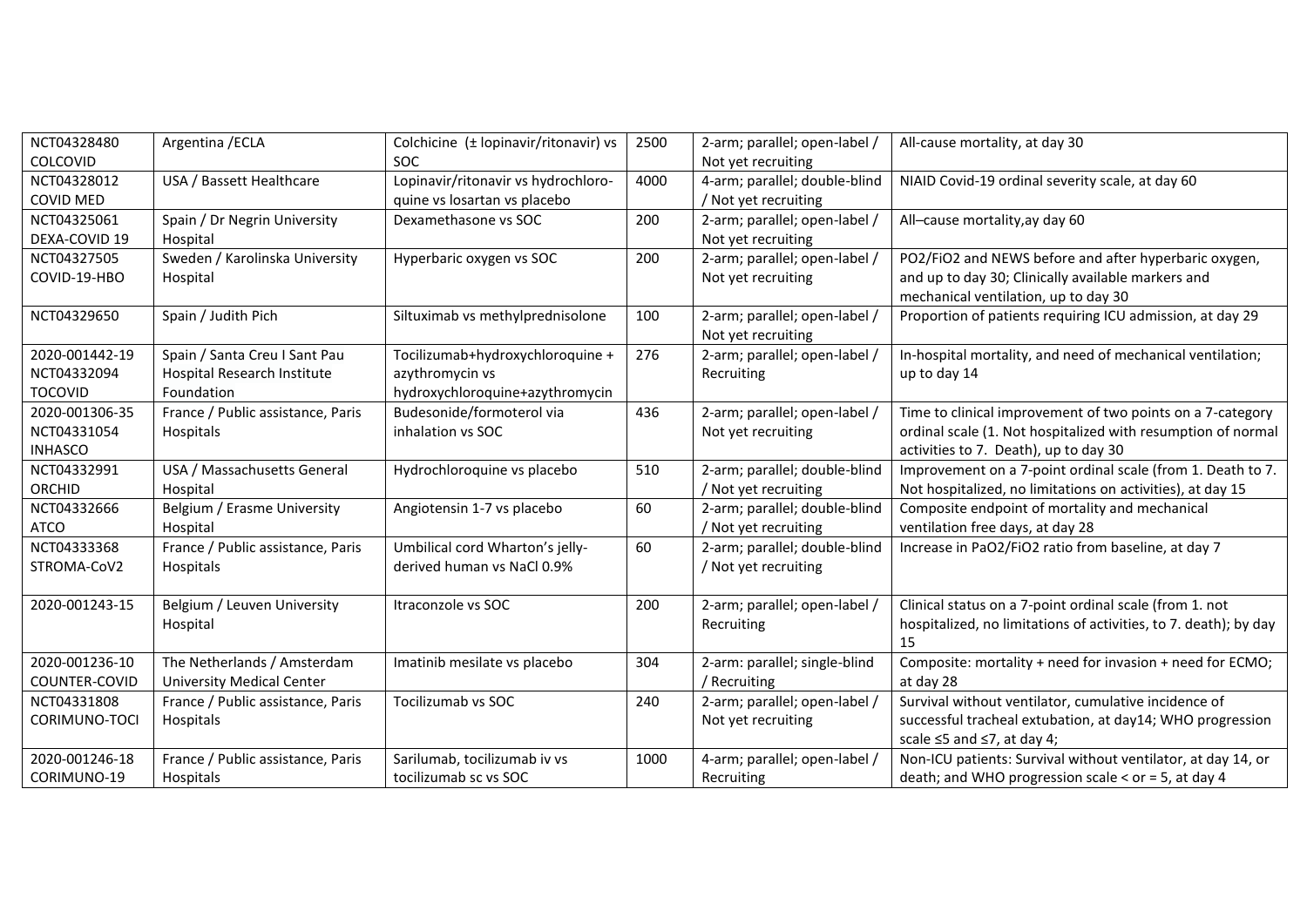|                                                     |                                                                                                                                                      |                                                                                             |                 |                                                                                | ICU patients: Co-primary endpoints: 1. cumulative incidence<br>of tracheal extubation, at day14, or death; and 2. WHO<br>progression scale >7 at day 4                                                          |
|-----------------------------------------------------|------------------------------------------------------------------------------------------------------------------------------------------------------|---------------------------------------------------------------------------------------------|-----------------|--------------------------------------------------------------------------------|-----------------------------------------------------------------------------------------------------------------------------------------------------------------------------------------------------------------|
| NCT04324463<br><b>ACT COVID 19</b>                  | Canada / Population Health<br><b>Research Institute</b>                                                                                              | Azithromycin + chloroquine vs SOC                                                           | 1500            | 2-arm; parallel; open-label /<br>Not yet recruiting                            | Inpatiets: invasive mechanical ventilation or mortality; Out-<br>patients: hospital admission or death; up to 6 weeks<br>postrandomization                                                                      |
| 2020-001039-29<br>NCT04339712<br><b>ESCAPE</b>      | Greece / Hellenic Institute for the<br>study of sepsis                                                                                               | Anakinra vs tocilizumab                                                                     | 20              | 2-arm; parallel; open-label /<br>Recruiting                                    | Composite endpoint. Achievement of at least one of: ≥25%<br>decrease of baseline total SOFA score, or clinical<br>improvement of lung involvement                                                               |
| 2020-001271-33<br>NCT04325893<br><b>HYCOVID</b>     | France / Angers University<br>Hospital                                                                                                               | Hydroxychloroquine vs placebo                                                               | 1300            | 2-arm; parallel; double-blind<br>/ Not yet recruiting                          | All-cause mortality or the use of intubation and invasive<br>ventilation, at day 14                                                                                                                             |
| 2020-000936-23<br>NCT04315948 /<br><b>DISCOVERY</b> | Belgium, France, Germany,<br>Luxembourg, the Netherlands,<br>Spain, Sweden, UK / INSERM                                                              | Remdesivir vs Lopinavir/ritonavir ±<br>IFNB vs vs hydroxychloroquine vs<br><b>SOC</b>       | 3100            | 5-arm <sup>d</sup> ; adaptive; parallel;<br>open-label / Recruiting            | Clinical status on a 7-point ordinal scale (from 1. not<br>hospitalized, no limitations of activities, to 7. death); by day<br>15                                                                               |
| 2020-001366-11<br>ISRCTN83971151<br>/ SOLIDARITY    | Argentina, Brazil, Canada,<br>Germany, Indonesia, Iran,<br>Norway <sup>e</sup> , Peru, Qatar, South<br>Africa, Spain, Switzerland,<br>Thailand / WHO | Remdesivir vs Lopinavir/ritonavir ±<br>IFNβ vs Hydroxy-chloroquine or<br>chloroquine vs SOC | Thou-<br>sandsf | 5-arm <sup>e</sup> ; adaptive; parallel;<br>open-label / Not yet<br>recruiting | All-cause mortality (at discharge or death)                                                                                                                                                                     |
| 2020-001492-33<br>COVIDornase                       | France / Adolf de Rothschild<br>Foundation Hospital 1 Apr                                                                                            | Dornase Alfa inhalation vs SOC                                                              | 100             | 2-arm; parallel; open-label /<br>Recruiting                                    | Comparison of PaO2/FiO2 ratio between day 0 and day 7                                                                                                                                                           |
| 2020-001445-39<br>NCT04341038<br><b>TRACOVID</b>    | Spain / Xavier Solanich Moreno                                                                                                                       | Methylpredinisolone + tracomilus<br>vs SOC                                                  | 84              | 2-arm; parallel; open-label /<br>Recruiting                                    | Time to clinical stability (all the following criteria are met<br>for 48 consecutive hours: Body temperature ≤ 37.0ºC; PaO2<br>/ FiO2> 400 and / or SatO2 / FiO2> 300; Respiratory rate ≤<br>24 rpm), at day 28 |
| 2020-001457-43<br><b>COVIDICUS</b>                  | France / Public assistance, Paris<br>Hospitals                                                                                                       | Dexamethasone + O2 vs placebo                                                               | 550             | 8-arm; parallel; double-blind<br>/ Recruiting                                  | In ICU patients: Overall mortality, at day 60. In non-<br>mechanical ventilation patients: time to need of mechanical<br>ventilation, at day 28                                                                 |
| 2020-001333-13<br><b>DHYSCO</b>                     | France / Saint Joseph Paris<br><b>Hospitals Group</b>                                                                                                | Hydrochloroquine +<br>dexamethasone vs<br>hydrochloroquine                                  | 122             | 2-arm; parallel; open-label /<br>Recruiting                                    | Mortality, at day 28                                                                                                                                                                                            |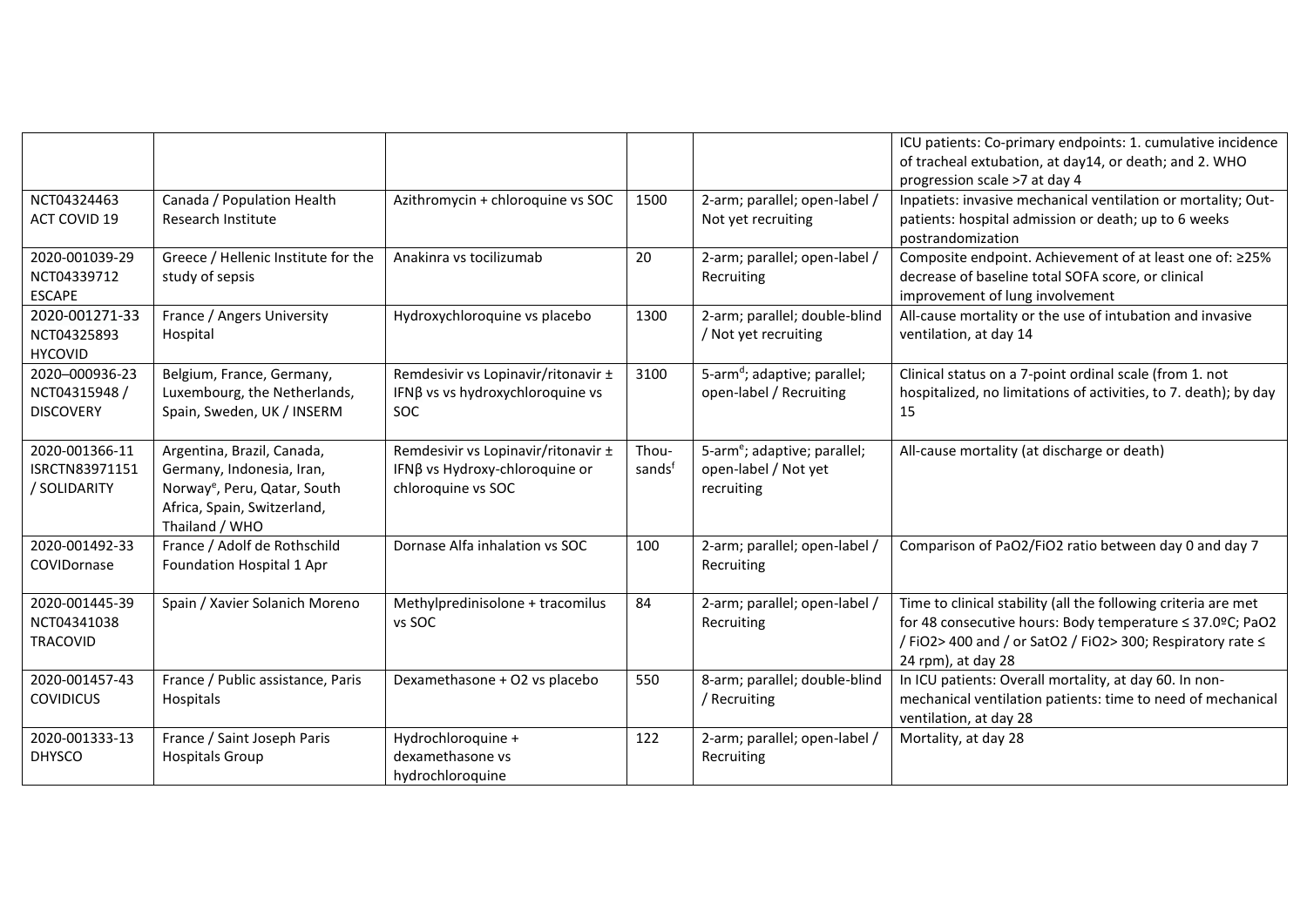| 2020-001278-31<br>NCT04325061<br>DEXA-COVID19        | Spain / Respiratory Diseases<br><b>Biomedical Research Network</b><br>Center | Dexamethasone vs SOC                                                      | 200  | 2-arm; parallel; open-label /<br>Recruiting           | All-cause mortality, at day 60                                                                                                                         |
|------------------------------------------------------|------------------------------------------------------------------------------|---------------------------------------------------------------------------|------|-------------------------------------------------------|--------------------------------------------------------------------------------------------------------------------------------------------------------|
| 2020-001409-21<br>DEFACOVID                          | Spain / Foundation for Training<br>and Health Research                       | Defibrotide vs placebo                                                    | 120  | 2-arm: parallel; double-blind<br>/ Recruiting         | Mortality, at day 15, 30 and 60                                                                                                                        |
| 2020-001275-32                                       | Denmark / The Parker Institute,<br>Bispebjerg and Frederiksberg<br>Hospital  | Tocilizumab iv vs tocilizumab sc vs<br>sarilumab vs SOC                   | 200  | 4-arm; parallel; open-label /<br>Recruiting           | Time to Independence from O2 therapy, up to day 28                                                                                                     |
| NCT04329832<br><b>HAHPS</b>                          | USA / Intermountain Health Care                                              | Hydroxichloroquine vs<br>azithromycin                                     | 300  | 2-arm; parallel; open-label /<br>Recruiting           | Ordinal outcomes scale, at day 14                                                                                                                      |
| 2020-001244-26<br>$COV-2-$<br>SOLNATIDE-20           | Austria / Medical University of<br>Vienna                                    | Solnatide vs placebo                                                      | 20   | 2-arm; parallel; double-blind<br>/ Recruiting         | Days free of mechanical ventilation, all-cause mortality, up<br>to day 28. Vital signs, up to day 14. ECG & 24-fluid balance,<br>up to day 7           |
| 2020-001406-27                                       | France / University Hospital,<br>Montpellier                                 | Hydroxichloroquine + azithromycin<br>vs hydroxichloroquine                | 150  | 2-arm; parallel; open-label /<br>Recruiting           | At least 1 level improvement on a 7-point ordinal scale<br>(from 1. not hospitalized, no limitations of activities, to 7.<br>death); by day 11         |
| 2020-001553-48<br>NCT04344288<br>CORTI-Covid         | France / Civil Hospices, Lyon                                                | Prednisone vs SOC                                                         | 304  | 2-arm; parallel; open-label /<br>Recruiting           | Number of patients with SpO2<90% stabilized at rest and<br>with O2 flowrate of $\leq$ 5L/min, at day 7                                                 |
| <b>Trials for specific populations</b>               |                                                                              |                                                                           |      |                                                       |                                                                                                                                                        |
| NCT04333407<br>$C-19-ACS$                            | UK / Imperial College London                                                 | Aspirin + clopidogrel + rivaroxabán<br>+ atrovastatin + omeprazole vs SOC | 3170 | 2-arm; parallel; open-label /<br>Not yet recruiting   | All-cause mortality, at day 30                                                                                                                         |
|                                                      |                                                                              |                                                                           |      |                                                       | (trial for patients Age =/>40 or diabetes or known coronary<br>disease or hypertension)                                                                |
| 2020-001373-70<br>NCT04333914<br><b>IMMUNONCOVID</b> | France / Leon Berard Center                                                  | Chloroquine analogue vs<br>Nivolumab vs Tocilizumab vs SOC                | 273  | 4-arm; parallel; open-label /<br>Not yet recruiting   | Survival rate, at day 28<br>(for advanced or metastatic cancer patients)                                                                               |
| 2020-001381-11<br>NCT04329195<br>ACORES-2            | France / Public assistance, Paris<br>Hospitals                               | Continuation of RAS blocker vs<br>discontinuation of RAS blocker          | 554  | 2-arm; parallel; double-blind<br>/ Not yet recruiting | Time to clinical improvement on a 7-point ordinal scale or<br>hospital discharge; up to 28 days<br>(for patients receiving renin angiotensin blockers) |